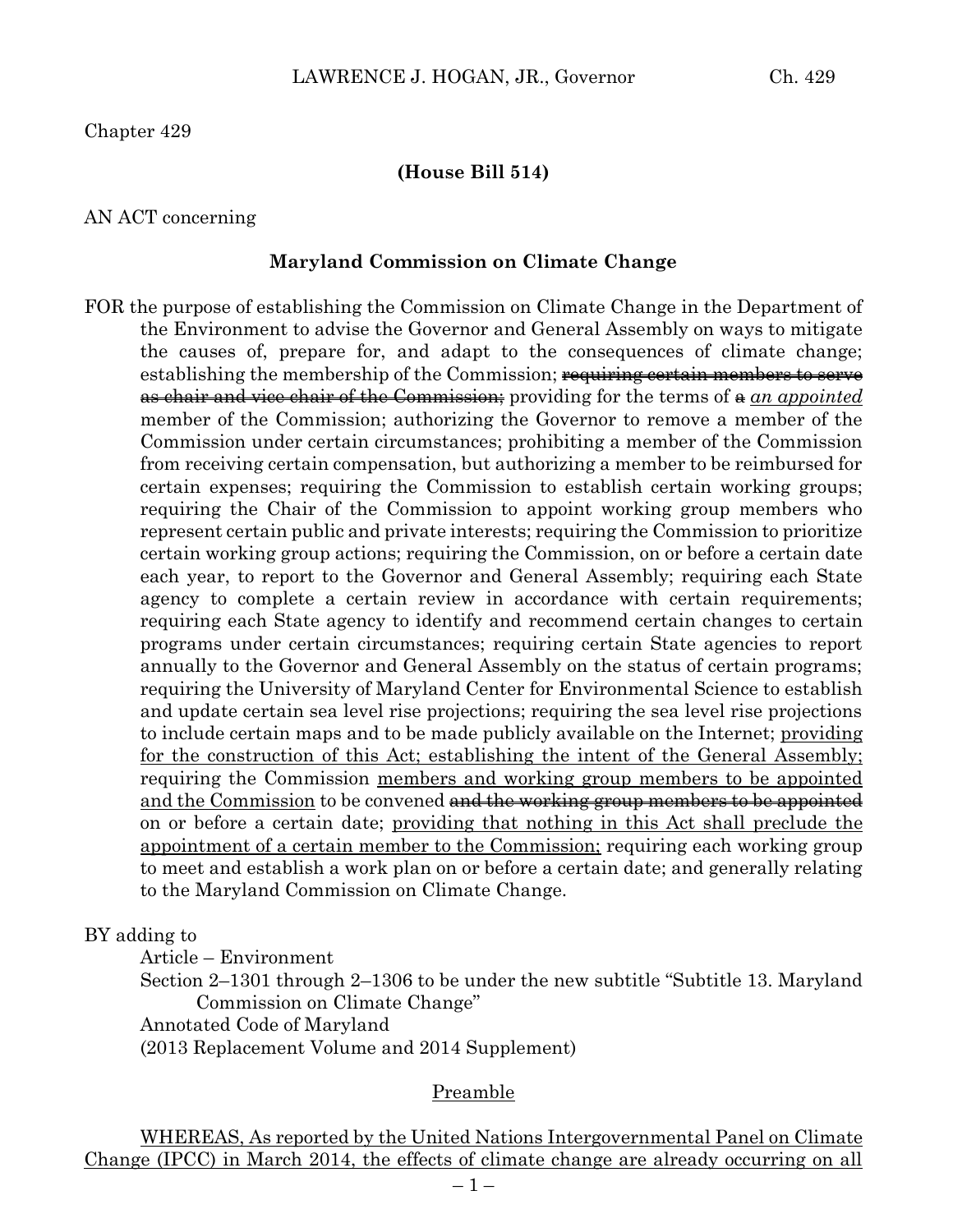continents and across the oceans, and numerous opportunities exist to respond to and mitigate associated risks; and

WHEREAS, Maryland has already experienced some effects of climate change, including sea level rise of more than 1 foot in the last century, increasing water temperatures in the Chesapeake Bay, more rain and flooding in the winter and spring, and less in the summer; and

WHEREAS, Maryland has demonstrated its strong commitment to addressing the drivers and consequences of climate change by passing several laws, including the Healthy Air Act, the Maryland Clean Cars Act of 2007, the Greenhouse Gas Emissions Reduction Act of 2009, the Maryland Offshore Wind Energy Act of 2013, and the Coast Smart Council; and

WHEREAS, Although the Maryland Commission on Climate Change was created by Executive Order 01.01.2007.07 in 2007, and then strengthened by Executive Order 01.01.2014.14 in 2014, there is not a statutory body in the State whose sole purpose is to address climate change impacts and make recommendations to the Governor and General Assembly; now, therefore,

SECTION 1. BE IT ENACTED BY THE GENERAL ASSEMBLY OF MARYLAND, That the Laws of Maryland read as follows:

## **Article – Environment**

## **SUBTITLE 13. MARYLAND COMMISSION ON CLIMATE CHANGE.**

## **2–1301.**

**(A) THERE IS A COMMISSION ON CLIMATE CHANGE IN THE DEPARTMENT TO ADVISE THE GOVERNOR AND GENERAL ASSEMBLY ON WAYS TO MITIGATE THE CAUSES OF, PREPARE FOR, AND ADAPT TO THE CONSEQUENCES OF CLIMATE CHANGE.**

**(B) THE DEPARTMENT AND THE DEPARTMENT OF NATURAL RESOURCES SHALL JOINTLY STAFF THE COMMISSION.**

## **2–1302.**

**(A) THE COMMISSION'S MEMBERSHIP SHALL CONSIST OF THE FOLLOWING 25 MEMBERS:**

**(1) ONE MEMBER OF THE HOUSE OF DELEGATES, APPOINTED BY THE SPEAKER OF THE HOUSE;**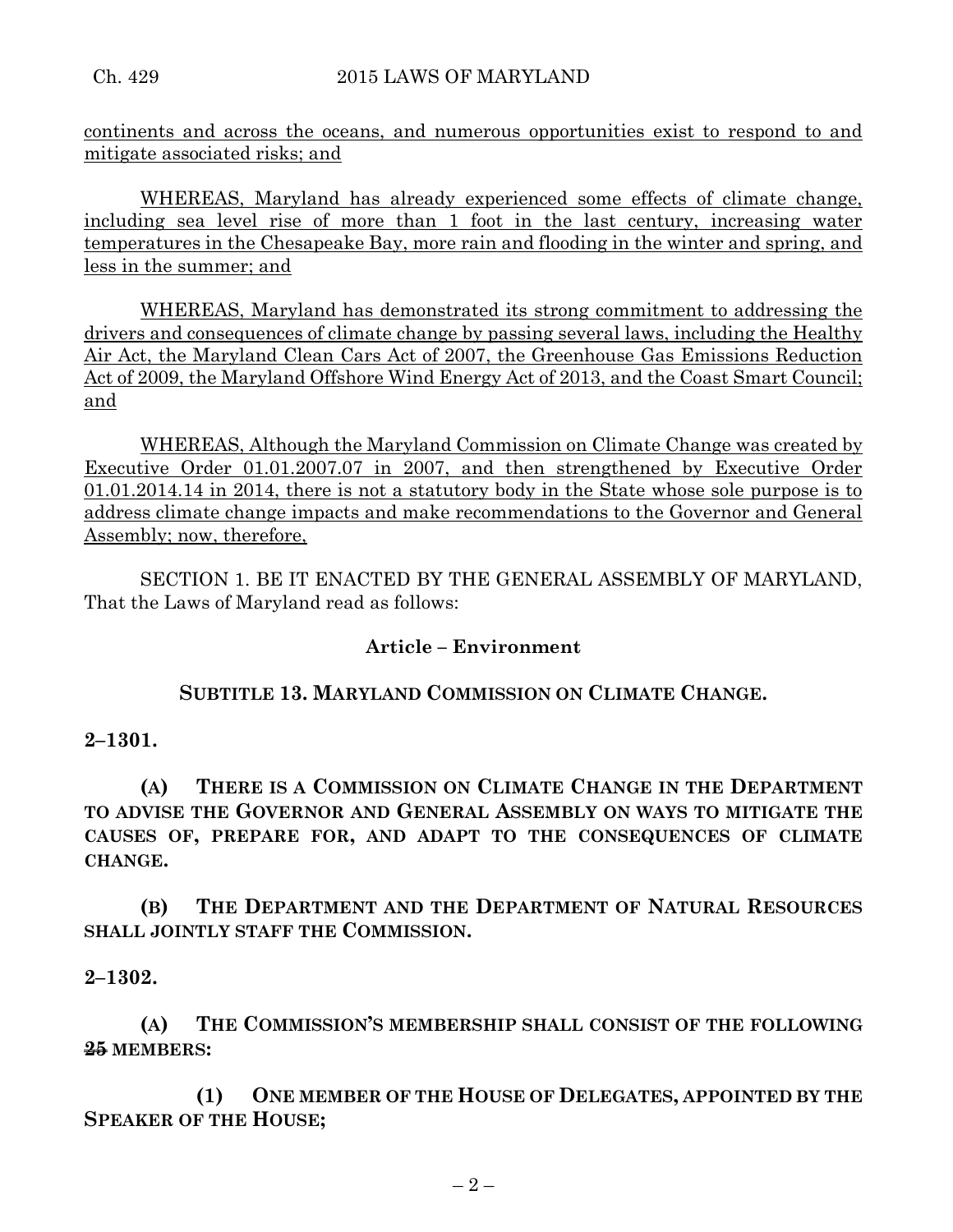**(2) ONE MEMBER OF THE SENATE, APPOINTED BY THE PRESIDENT OF THE SENATE;**

**(3) THE STATE TREASURER, OR THE STATE TREASURER'S DESIGNEE;**

**(4) THE SECRETARY OF THE ENVIRONMENT, OR THE SECRETARY'S DESIGNEE;**

**(5) THE SECRETARY OF AGRICULTURE, OR THE SECRETARY'S DESIGNEE;**

**(6) THE SECRETARY OF NATURAL RESOURCES, OR THE SECRETARY'S DESIGNEE;**

**(7) THE SECRETARY OF PLANNING, OR THE SECRETARY'S DESIGNEE;**

**(8) THE STATE SUPERINTENDENT OF SCHOOLS, OR THE STATE SUPERINTENDENT'S DESIGNEE;**

**(9) THE SECRETARY OF TRANSPORTATION, OR THE SECRETARY'S DESIGNEE;**

**(10) THE SECRETARY OF GENERAL SERVICES, OR THE SECRETARY'S DESIGNEE;**

**(11) THE DIRECTOR OF THE MARYLAND ENERGY ADMINISTRATION, OR THE DIRECTOR'S DESIGNEE;**

**(12) THE PRESIDENT OF THE UNIVERSITY OF MARYLAND CENTER FOR ENVIRONMENTAL SCIENCE, OR THE PRESIDENT'S DESIGNEE;**

**(13) THE CHAIR OF THE CRITICAL AREA COMMISSION FOR THE CHESAPEAKE AND ATLANTIC COASTAL BAYS, OR THE CHAIR'S DESIGNEE;**

**(14) ONE MEMBER APPOINTED BY THE FARM BUREAU REPRESENTING THE AGRICULTURE COMMUNITY;**

**(13) (15) ONE MEMBER APPOINTED BY THE PRESIDENT OF THE SENATE MARYLAND ASSOCIATION OF COUNTIES AND ONE MEMBER APPOINTED BY THE SPEAKER OF THE HOUSE OF DELEGATES MARYLAND MUNICIPAL LEAGUE TO REPRESENT LOCAL GOVERNMENTS;**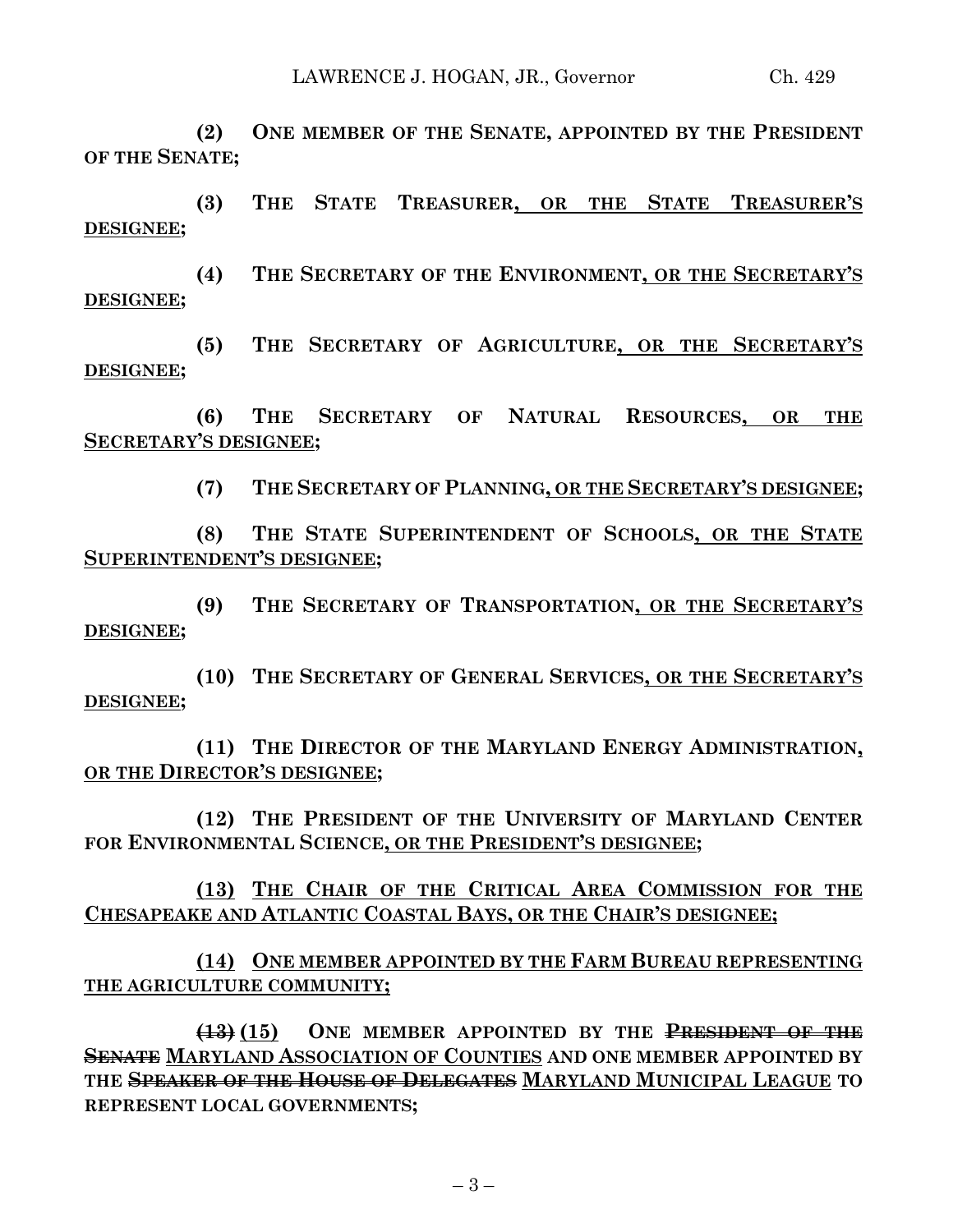**(14) (16) ONE MEMBER APPOINTED BY THE PRESIDENT OF THE SENATE AND ONE MEMBER APPOINTED BY THE SPEAKER OF THE HOUSE OF DELEGATES TO REPRESENT THE BUSINESS COMMUNITY;**

**(15) (17) ONE MEMBER APPOINTED BY THE PRESIDENT OF THE SENATE AND ONE MEMBER APPOINTED BY THE SPEAKER OF THE HOUSE OF DELEGATES TO REPRESENT ENVIRONMENTAL NONPROFIT ORGANIZATIONS;**

**(16) THREE REPRESENTATIVES OF PRIVATE PHILANTHROPIC ORGANIZATIONS, ONE EACH APPOINTED BY THE GOVERNOR, PRESIDENT OF THE SENATE, AND SPEAKER OF THE HOUSE OF DELEGATES;**

**(18) ONE MEMBER APPOINTED BY THE PRESIDENT OF THE SENATE AND ONE MEMBER APPOINTED BY THE SPEAKER OF THE HOUSE TO REPRESENT ORGANIZED LABOR IN***, ONE OF WHOM SHALL REPRESENT* **THE BUILDING OR CONSTRUCTION TRADES** *AND ONE OF WHOM SHALL REPRESENT THE MANUFACTURING INDUSTRY***;**

**(19) ONE MEMBER APPOINTED BY THE PRESIDENT OF THE SENATE AND ONE MEMBER APPOINTED BY THE SPEAKER OF THE HOUSE TO REPRESENT PHILANTHROPIC ORGANIZATIONS;**

**(17) (20) ONE CLIMATE CHANGE EXPERT APPOINTED BY THE GOVERNOR REPRESENTING A UNIVERSITY LOCATED IN MARYLAND; AND**

**(18) (21) ONE PUBLIC HEALTH EXPERT APPOINTED BY THE GOVERNOR REPRESENTING A UNIVERSITY LOCATED IN MARYLAND; .**

**(19) ONE REPRESENTATIVE OF ORGANIZED LABOR APPOINTED BY THE GOVERNOR; AND**

**(20) ONE REPRESENTATIVE OF THE AGRICULTURAL COMMUNITY APPOINTED BY THE GOVERNOR.**

**(B) (1) THE SECRETARY OF THE ENVIRONMENT OR THE SECRETARY'S DESIGNEE SHALL CHAIR THE COMMISSION.**

**(2) THE GOVERNOR SHALL APPOINT ONE BUSINESS REPRESENTATIVE AND ONE NONPROFIT REPRESENTATIVE FROM AMONG THE COMMISSION MEMBERS TO SERVE AS VICE CHAIRS OF THE COMMISSION.**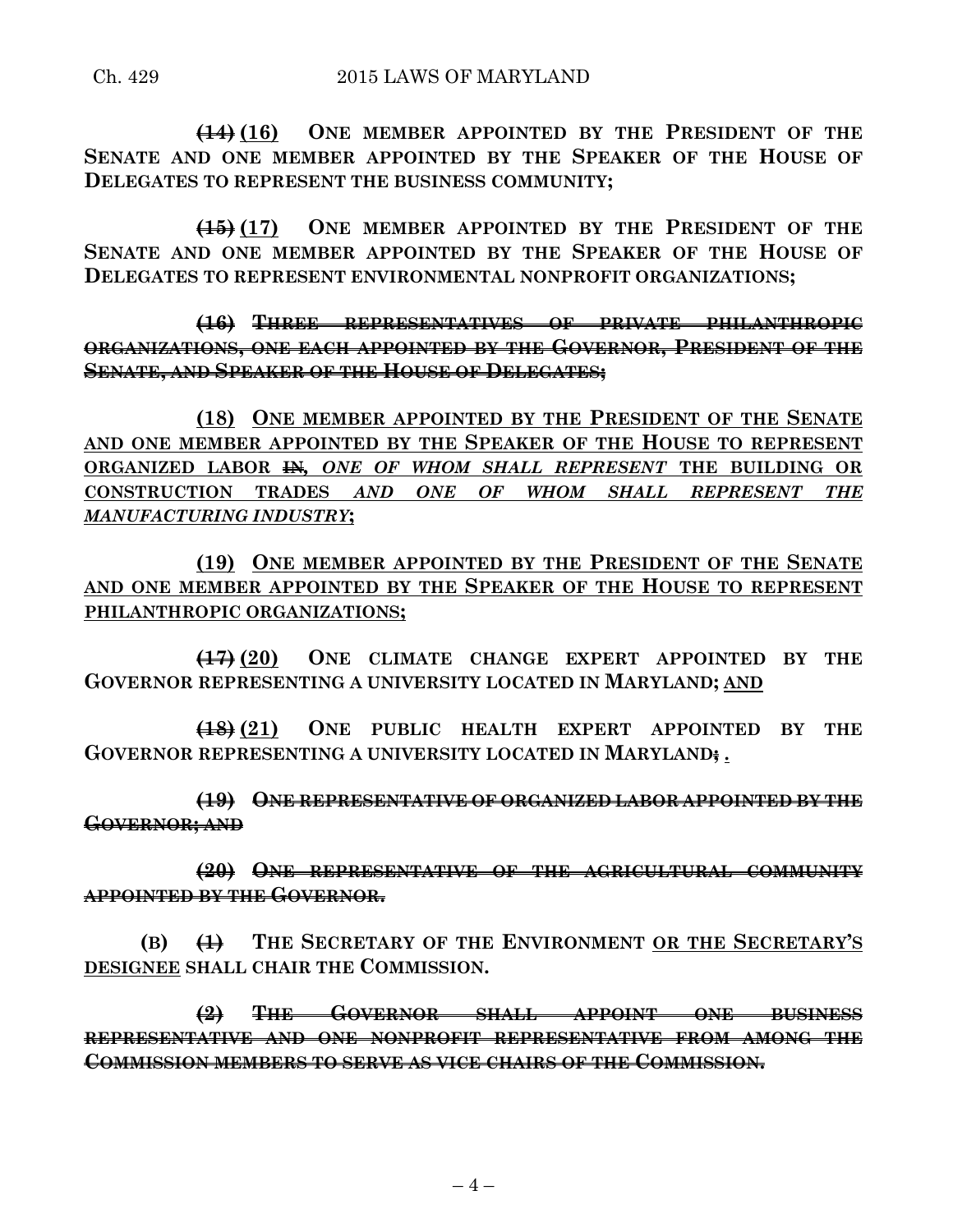**(C) (1) SUBJECT TO PARAGRAPH (2) OF THIS SUBSECTION, THE TERM OF A** *AN APPOINTED* **MEMBER APPOINTED BY THE GOVERNOR, PRESIDENT OF THE SENATE, OR SPEAKER OF THE HOUSE OF DELEGATES IS 2 YEARS.**

**(2) THE GOVERNOR, PRESIDENT OF THE SENATE, AND SPEAKER OF THE HOUSE OF DELEGATES SHALL STAGGER THE TERMS OF THE INITIAL APPOINTED MEMBERS.**

**(3) AT THE END OF A TERM, A MEMBER CONTINUES TO SERVE UNTIL A SUCCESSOR IS APPOINTED AND QUALIFIES.**

**(4) A MEMBER WHO IS APPOINTED AFTER A TERM HAS BEGUN SERVES ONLY FOR THE REMAINDER OF THAT TERM AND UNTIL A SUCCESSOR IS APPOINTED AND QUALIFIES.**

**(5) THE GOVERNOR MAY REMOVE AN APPOINTED MEMBER FOR INCOMPETENCE, MISCONDUCT, OR FAILURE TO PERFORM THE DUTIES OF THE POSITION.**

**(D) A MEMBER OF THE COMMISSION MAY NOT RECEIVE COMPENSATION, BUT IS ENTITLED TO REIMBURSEMENT FOR EXPENSES UNDER THE STANDARD STATE TRAVEL REGULATIONS, AS PROVIDED IN THE STATE BUDGET.**

**2–1303.**

**(A) THE COMMISSION SHALL ESTABLISH:**

**(1) A SCIENTIFIC AND TECHNICAL WORKING GROUP;**

**(2) A GREENHOUSE GAS MITIGATION WORKING GROUP;**

**(3) AN ADAPTATION AND RESPONSE WORKING GROUP; AND**

**(4) AN EDUCATION, COMMUNICATION, AND OUTREACH WORKING GROUP.**

**(B) THE COMMISSION MAY ESTABLISH OTHER WORKING GROUPS AS NEEDED.**

**(C) THE CHAIR OF THE COMMISSION SHALL APPOINT WORKING GROUP MEMBERS WHO REPRESENT BOTH PUBLIC AND PRIVATE INTERESTS IN CLIMATE CHANGE, INCLUDING REPRESENTATIVES OF:**

**(1) ACADEMIC INSTITUTIONS;**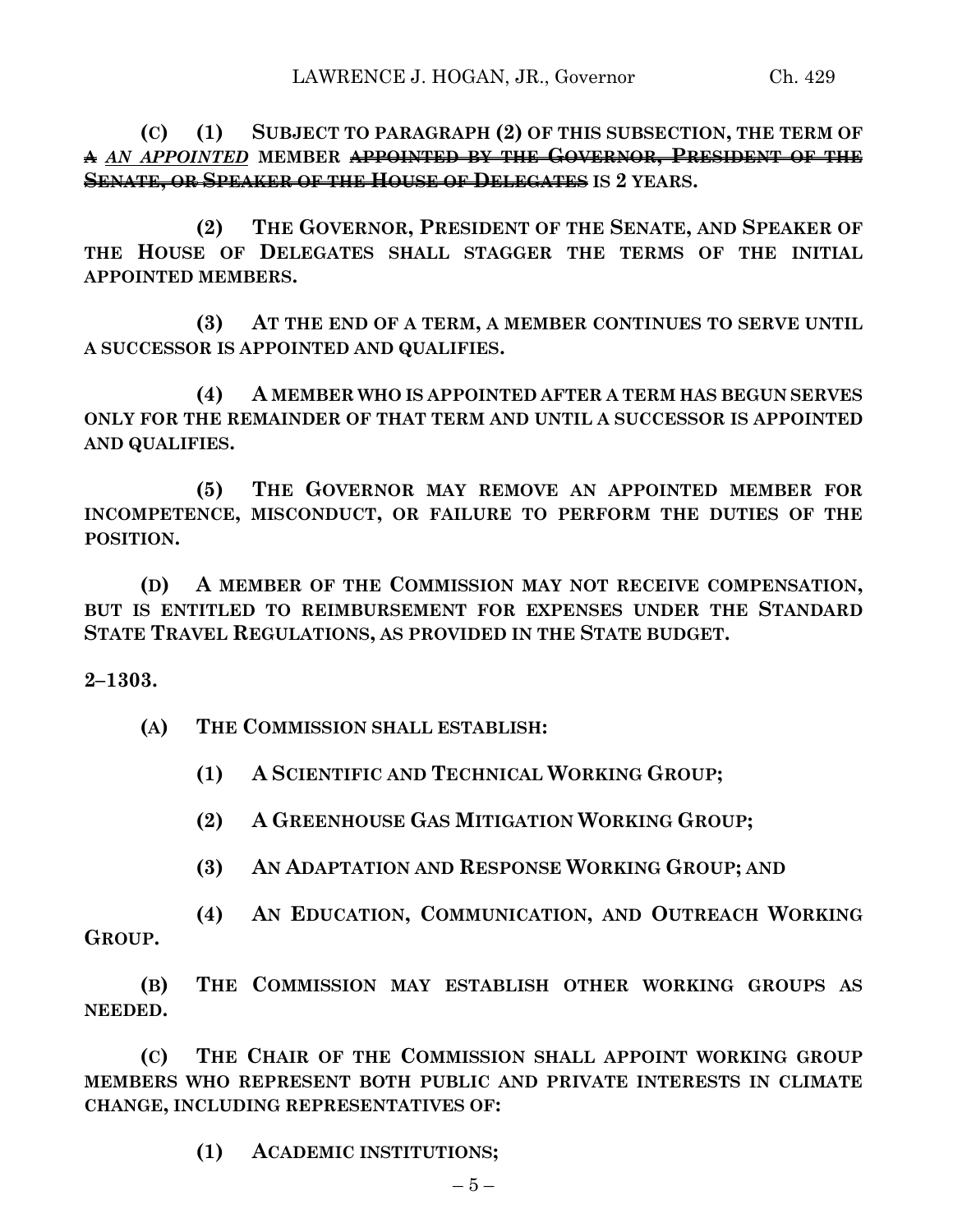**(2) RENEWABLE AND TRADITIONAL ENERGY PROVIDERS;**

**(3) ENVIRONMENTAL ORGANIZATIONS;**

**(4) GOVERNMENT AGENCIES;**

**(5) LABOR ORGANIZATIONS; AND**

**(6) BUSINESS INTERESTS, INCLUDING THE INSURANCE INDUSTRY AND REAL ESTATE INDUSTRIES.**

**(D) THE COMMISSION SHALL PRIORITIZE WORKING GROUP ACTIONS, INCLUDING:**

**(1) STRENGTHENING AND MAINTAINING EXISTING STATE CLIMATE ACTION PLANS;**

**(2) DEVELOPING BROAD PUBLIC AND PRIVATE PARTNERSHIPS WITH LOCAL, STATE, AND FEDERAL AGENCIES;**

**(3) COMMUNICATING WITH AND EDUCATING CITIZENS ABOUT THE URGENCY OF ACTING TO REDUCE THE IMPACTS OF CLIMATE CHANGE;**

**(4) MAINTAINING AN INVENTORY OF MARYLAND'S GREENHOUSE GAS EMISSIONS SOURCES AND CARBON SINKS;**

**(5) ADDRESSING ANY DISPROPORTIONATE IMPACTS OF CLIMATE CHANGE ON LOW–INCOME AND VULNERABLE COMMUNITIES;**

**(6) ASSESSING THE IMPACTS THAT CLIMATE CHANGE MAY HAVE ON THE STATE'S ECONOMY, REVENUES, AND INVESTMENT DECISIONS;**

**(7) ASSESSING THE NEEDS FOR UTILITIES AND OTHER PUBLIC AND PRIVATE SERVICE PROVIDERS THROUGHOUT THE STATE TO ADJUST THEIR OPERATING PRACTICES AND INVESTMENT STRATEGIES TO MITIGATE THE IMPACTS OF CLIMATE CHANGE ON THEIR CUSTOMERS AND THE PUBLIC;**

**(7) (8) ASSESSING THE IMPACTS THAT CLIMATE CHANGE MAY HAVE ON AGRICULTURE IN THE STATE;**

**(8) (9) RECOMMENDING SHORT– AND LONG–TERM STRATEGIES AND INITIATIVES TO BETTER MITIGATE, PREPARE FOR, AND ADAPT TO THE CONSEQUENCES OF CLIMATE CHANGE;**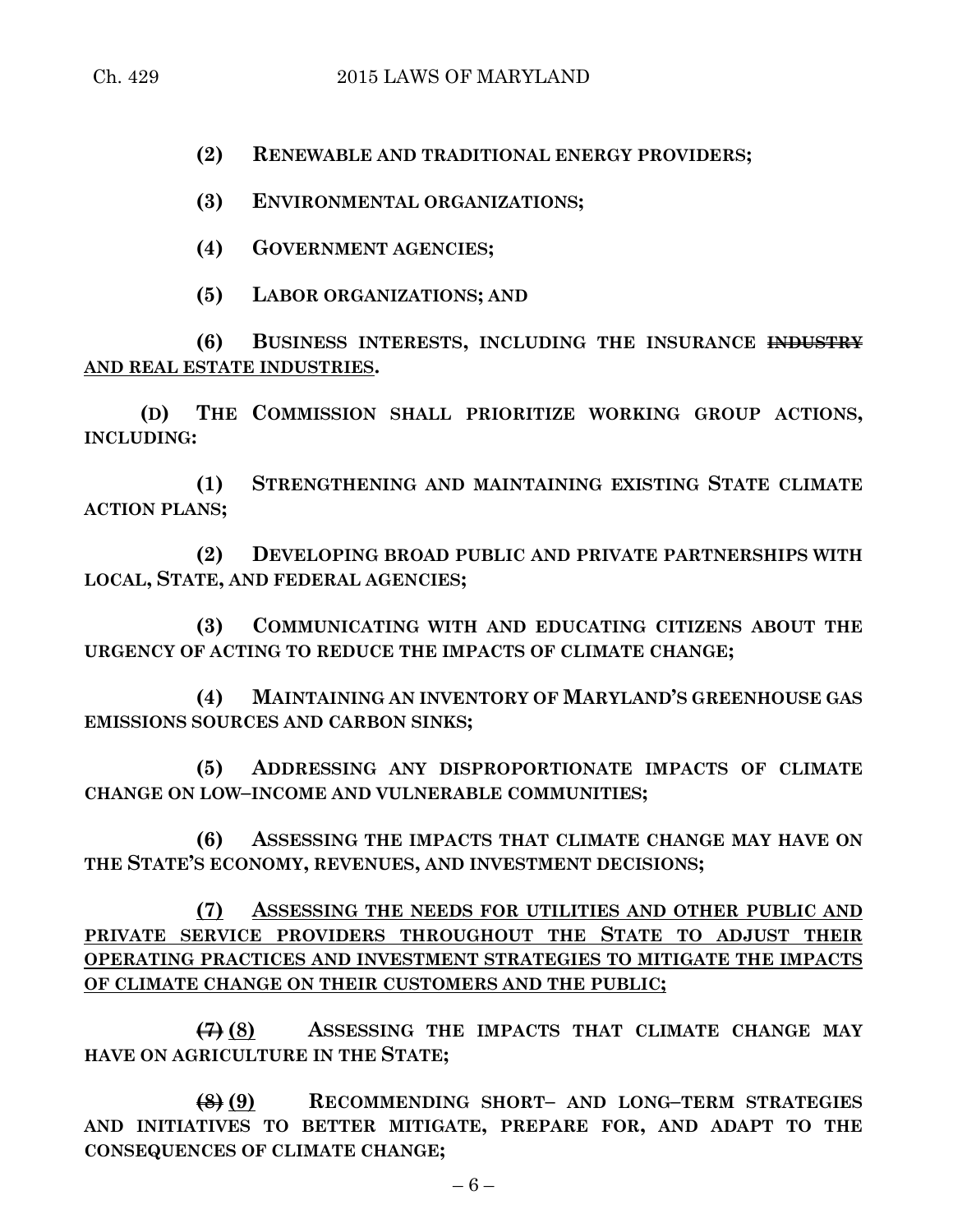**(9) (10) ASSISTING LOCAL GOVERNMENTS IN SUPPORTING COMMUNITY–SCALE CLIMATE VULNERABILITY ASSESSMENTS AND THE DEVELOPMENT AND INTEGRATION OF SPECIFIC STRATEGIES INTO LOCAL PLANS AND ORDINANCES;**

**(10) (11) ESTABLISHING COMPREHENSIVE AND ACCOUNTABLE ANNUAL WORKING GROUP WORK PLANS THAT SET ANNUAL GOALS AND PERFORMANCE BENCHMARKS AND PRIORITIZE NEW AND EXISTING CLIMATE CHANGE MITIGATION AND PREPAREDNESS ACTIONS AND INITIATIVES;**

**(11) (12) MAINTAINING A COMPREHENSIVE ACTION PLAN, WITH 5–YEAR BENCHMARKS, TO ACHIEVE SCIENCE–BASED REDUCTIONS IN MARYLAND'S GREENHOUSE GAS EMISSIONS OF 80% OF 2006 LEVELS BY 2050;**

**(12) (13) CONVENING REGULAR WORKING GROUP AND FULL COMMISSION MEETINGS TO ENSURE THAT SUFFICIENT PROGRESS IS BEING MADE ACROSS ALL SECTORS AND COMMUNITIES IN MARYLAND; AND**

**(13) (14) CONSIDERING OTHER RELATED MATTERS AS THE COMMISSION DETERMINES TO BE NECESSARY.**

**2–1304.**

**ON OR BEFORE NOVEMBER 15 OF EACH YEAR, THE COMMISSION SHALL REPORT TO THE GOVERNOR AND GENERAL ASSEMBLY, IN ACCORDANCE WITH § 2–1246 OF THE STATE GOVERNMENT ARTICLE, ON THE STATUS OF THE STATE'S EFFORTS TO MITIGATE THE CAUSES OF, PREPARE FOR, AND ADAPT TO THE CONSEQUENCES OF CLIMATE CHANGE, INCLUDING FUTURE PLANS AND RECOMMENDATIONS FOR LEGISLATION, IF ANY, TO BE CONSIDERED BY THE GENERAL ASSEMBLY.**

**2–1305.**

**(A) (1) EACH STATE AGENCY SHALL REVIEW ITS PLANNING, REGULATORY, AND FISCAL PROGRAMS TO IDENTIFY AND RECOMMEND ACTIONS TO MORE FULLY INTEGRATE THE CONSIDERATION OF MARYLAND'S GREENHOUSE GAS REDUCTION GOAL AND THE IMPACTS OF CLIMATE CHANGE.**

- **(2) THE REVIEW SHALL INCLUDE THE CONSIDERATION OF:**
	- **(I) SEA LEVEL RISE;**
	- **(II) STORM SURGES AND FLOODING;**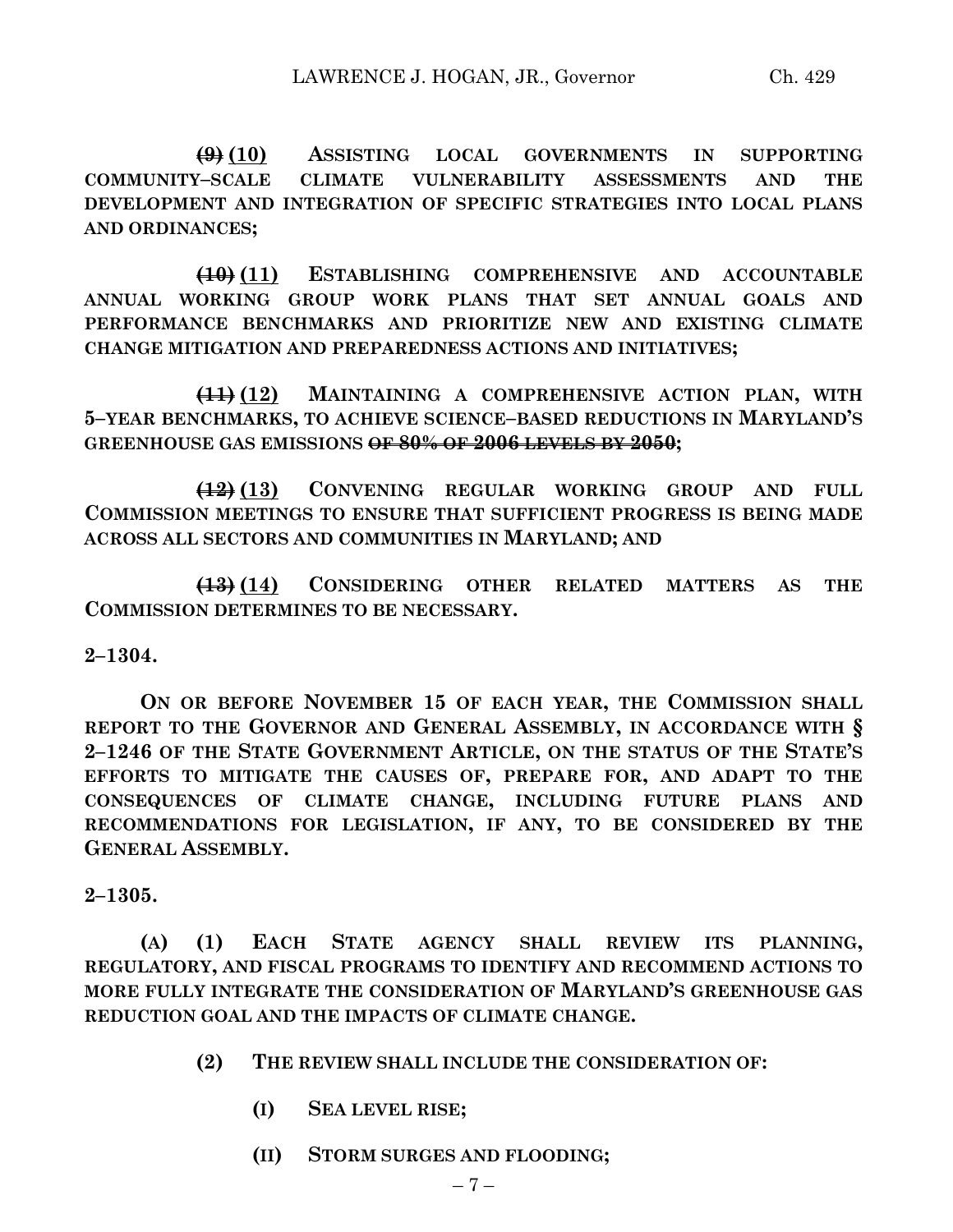**(III) INCREASED PRECIPITATION AND TEMPERATURE; AND**

**(IV) EXTREME WEATHER EVENTS.**

**(B) EACH STATE AGENCY SHALL IDENTIFY AND RECOMMEND SPECIFIC POLICY, PLANNING, REGULATORY, AND FISCAL CHANGES TO EXISTING PROGRAMS THAT DO NOT CURRENTLY SUPPORT THE STATE'S GREENHOUSE GAS REDUCTION EFFORTS OR ADDRESS CLIMATE CHANGE.**

**(C) (1) THE FOLLOWING STATE AGENCIES SHALL REPORT ANNUALLY ON THE STATUS OF PROGRAMS THAT SUPPORT THE STATE'S GREENHOUSE GAS REDUCTION EFFORTS OR ADDRESS CLIMATE CHANGE, IN ACCORDANCE WITH § 2–1246 OF THE STATE GOVERNMENT ARTICLE, TO THE COMMISSION AND THE GOVERNOR:**

- **(I) THE DEPARTMENT;**
- **(II) THE DEPARTMENT OF AGRICULTURE;**
- **(III) THE DEPARTMENT OF GENERAL SERVICES;**

**(IV) THE DEPARTMENT OF HOUSING AND COMMUNITY DEVELOPMENT;**

- **(V) THE DEPARTMENT OF NATURAL RESOURCES;**
- **(VI) THE DEPARTMENT OF PLANNING;**
- **(VII) THE DEPARTMENT OF TRANSPORTATION;**
- **(VIII) THE MARYLAND ENERGY ADMINISTRATION;**
- **(IX) THE MARYLAND INSURANCE ADMINISTRATION;**
- **(X) THE PUBLIC SERVICE COMMISSION; AND**

**(XI) THE UNIVERSITY OF MARYLAND CENTER FOR ENVIRONMENTAL SCIENCE.**

**(2) THE REPORT REQUIRED IN PARAGRAPH (1) OF THIS SUBSECTION SHALL INCLUDE:**

**(I) PROGRAM DESCRIPTIONS AND OBJECTIVES;**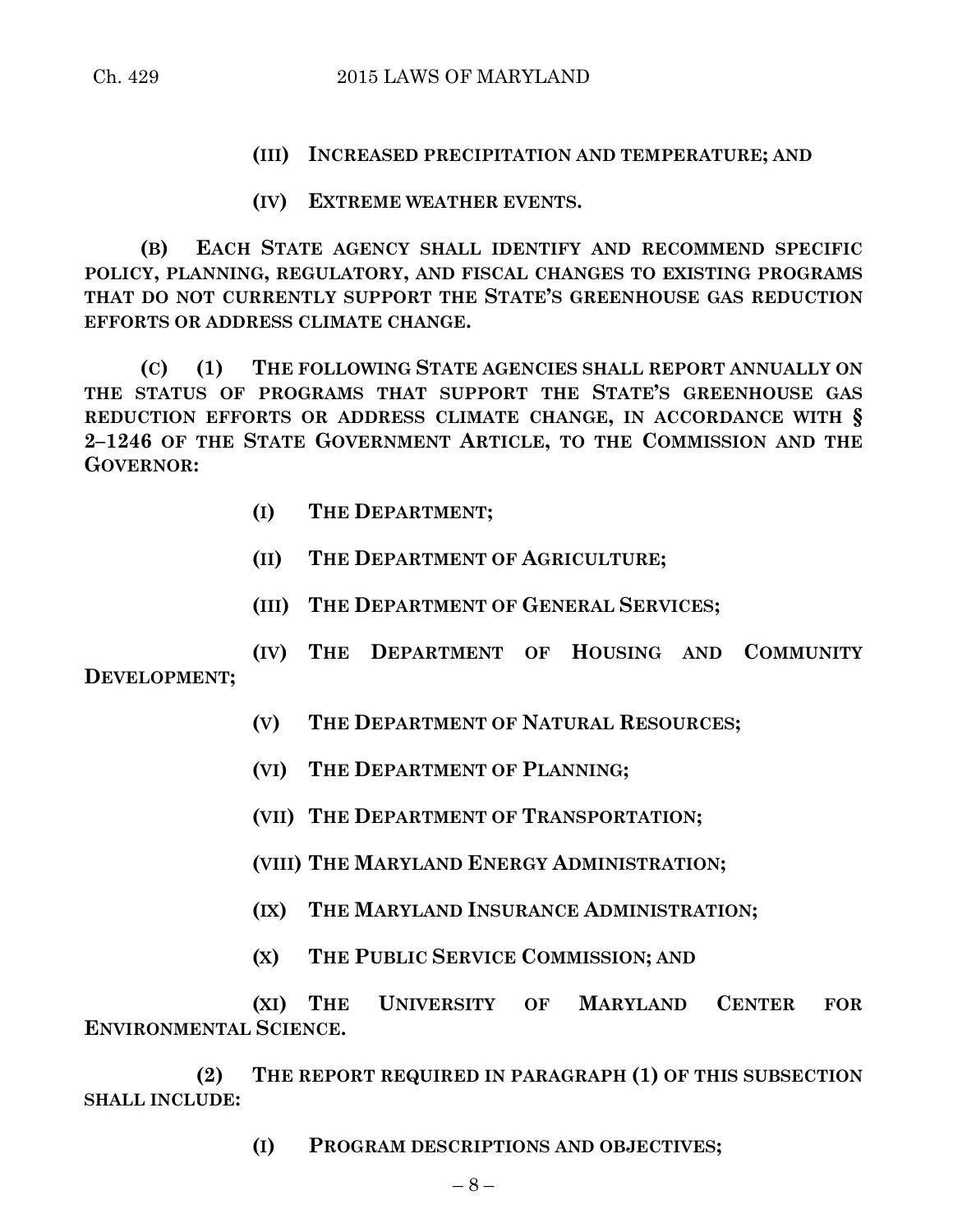# **(II) IMPLEMENTATION MILESTONES, WHETHER OR NOT THEY HAVE BEEN MET;**

- **(III) ENHANCEMENT OPPORTUNITIES;**
- **(IV) FUNDING;**
- **(V) CHALLENGES;**

**(VI) ESTIMATED GREENHOUSE GAS EMISSIONS REDUCTIONS, BY PROGRAM, FOR THE PRIOR CALENDAR YEAR; AND**

**(VII) ANY OTHER INFORMATION THAT THE AGENCY CONSIDERS RELEVANT.**

**2–1306.**

**(A) THE UNIVERSITY OF MARYLAND CENTER FOR ENVIRONMENTAL SCIENCE SHALL ESTABLISH SCIENCE–BASED SEA LEVEL RISE PROJECTIONS FOR MARYLAND'S COASTAL AREAS AND UPDATE THEM AT LEAST EVERY 5 YEARS.**

**(B) THE SCIENCE–BASED SEA LEVEL RISE PROJECTIONS SHALL INCLUDE MAPS THAT INDICATE THE AREAS OF THE STATE THAT MAY BE MOST AFFECTED BY STORM SURGES, FLOODING, AND EXTREME WEATHER EVENTS.**

**(C) THE SCIENCE–BASED SEA LEVEL RISE PROJECTIONS REQUIRED UNDER THIS SECTION SHALL BE MADE PUBLICLY AVAILABLE ON THE INTERNET.**

SECTION 2. AND BE IT FURTHER ENACTED, That, before June 1, 2016, nothing in this Act shall be construed to affect the current membership and duties of the Maryland Commission on Climate Change, established by Executive Order 01.01.2014.14. It is the intent of the General Assembly that the Maryland Commission on Climate Change, established by Executive Order 01.01.2014.14, shall continue to meet and complete its tasks for 1 year following the enactment of this Act and until members are appointed to the Maryland Commission on Climate Change, established by this Act, in accordance with Section 3 of this Act.

SECTION 3. AND BE IT FURTHER ENACTED, That, on or before July 1, 2016, the members and working group members of the Maryland Commission on Climate Change, established in accordance with Section 1 of this Act, shall be appointed and a meeting shall be convened. Nothing in this Act shall preclude the appointment of a member to the Maryland Commission on Climate Change, established in accordance with this Act, who served as a member of the Maryland Commission on Climate Change, established by Executive Order 01.01.2014.14.